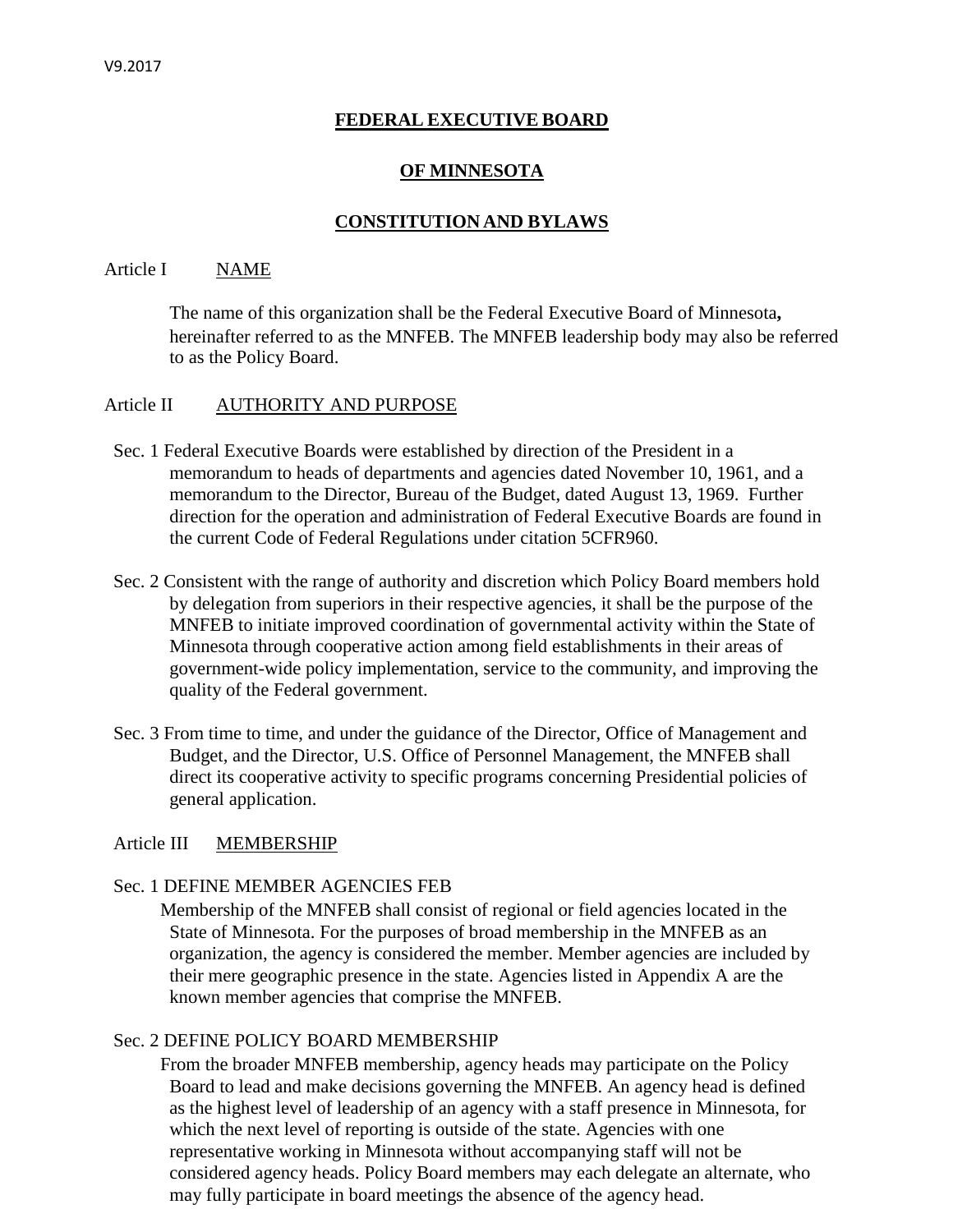Sec. 3 Voting privileges in meetings of the Policy Board shall be restricted to the members or, in their absence, their designated alternates.

# Sec. 4 DEFINE MNFEB COUNCIL AND COMMITTEE MEMBERSHIP

Policy Board members may designate or remove officials and employees on their staff to participate in activities undertaken by the MNFEB or work on councils or committees under the MNFEB. Such assignments will not constitute membership on the Policy Board. (See Article VII for work of councils and committees)

## Article IV OFFICERS, CONTINTUNITY, AND ELECTIONS

Sec. 1 The officers of the MNFEB shall be Chair, First Vice Chair, Second Vice Chair, and Treasurer.

# Sec. 2 TERM OF OFFICE

The term of office for the Chair and Vice Chairs shall last one year, and may be extended for up to two consecutive years concurrent with the Federal Fiscal Year. For continuity of leadership on the MNFEB, the First Vice Chair shall be the Chair-elect, and assume the position of Chair the following year. Likewise, the Second Vice Chair shall assume the position of First Vice Chair the following year. In addition, former Chairs shall function as an informal *ex officio* advisor to the new officers and the Policy Board. The Treasurer shall serve for any length of time, provided the services continue to be valuable to the Policy Board.

## Sec 3. ELECTIONS

The Chair, First Vice Chair, Second Vice Chair shall be confirmed by Policy Board membership vote during the annual Policy Board Strategic Planning meeting. Officers will assume their duties on the first day of the new fiscal year. In the event of a vacancy in the office of Chair, the First Vice Chairperson shall at once succeed to the title and duties of such office, and the Second Vice Chair shall succeed to the title and duties of the First Vice Chair. A special election for Second Vice Chair will be held during the year whenever the office of Second Vice Chair becomes vacant.

## Sec 4. OFFICER VOTING

The Officers may hold a special session by phone or email to make a time-sensitive decision before the next monthly board meeting. These special sessions may include the Chair, Vice Chair, Second Vice Chair and Treasurer, but not ex officio members. The Policy Board empowers its officers, including the Treasurer if an eligible member, to act for it on minor, emergency or continuing items of business and to recommend major policies and procedures for approval at a regular or special Policy Board meetings.

## Article V DUTIES OF MNFEB OFFICERS AND MEMBERS

## Sec. 1 DUTIES OF OFFICERS

A. The Chair shall preside at all Policy Board meetings, appoint all standing and special committees, call such special meetings as may be required and act as spokesman for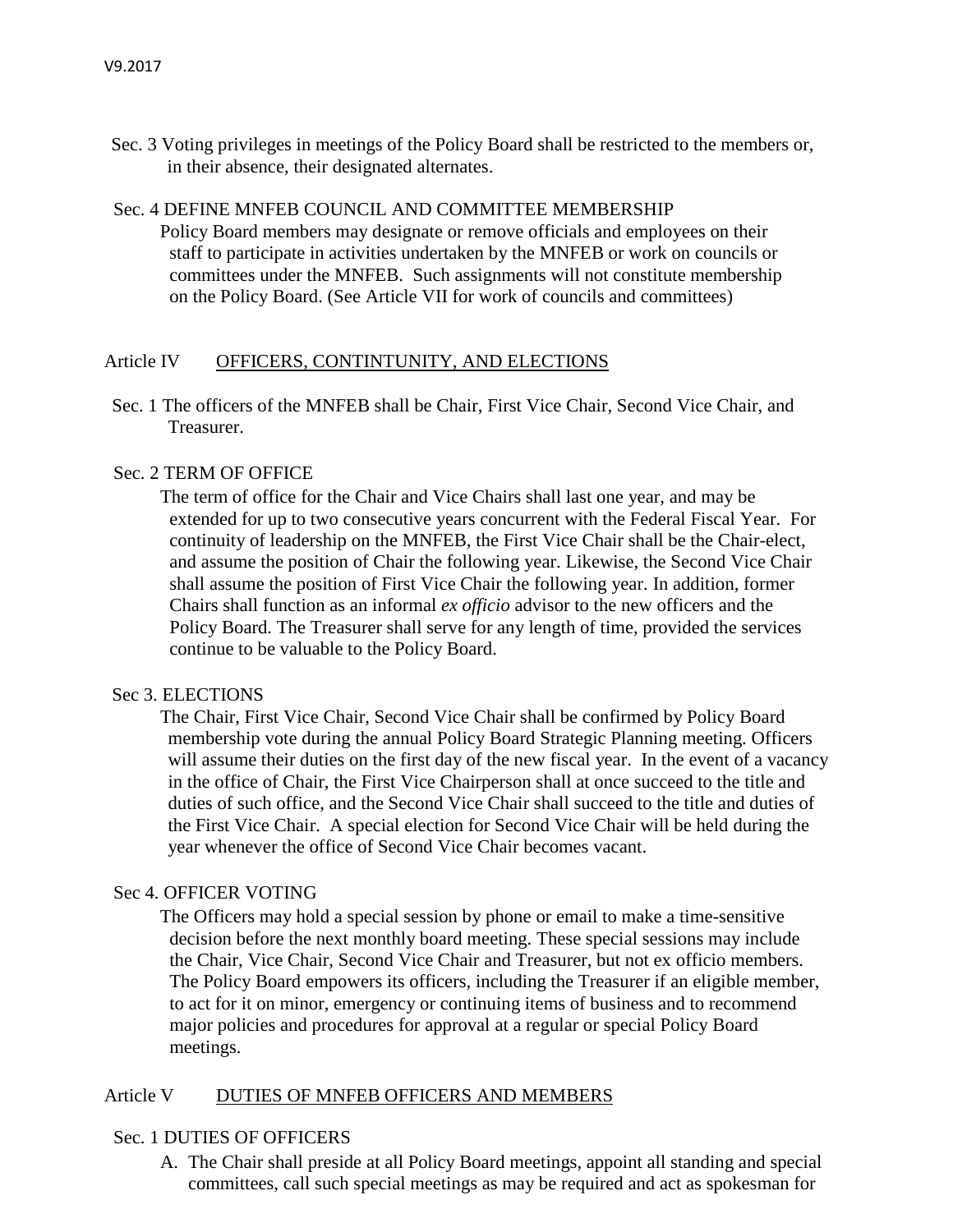the Federal Executive Board on all occasions. The Chair may also convene and lead a hiring panel for the MNFEB Executive Director, if the position becomes vacant.

- B. The First Vice Chair shall, when called upon, assist the Chair and shall preside at meetings in the absence of the Chair.
- C. The Second Vice Chair shall, when called upon, assist the Chair and shall preside at meetings in the absence of the Chair and the First Vice Chair. The Second Vice Chair will also serve as Chair of the Civil Servant of the Year planning committee for the spring event that occurs during their term.
- D. The Treasurer shall oversee the fiscal records of the Policy Board, per the MNFEB Fiscal Policy. The Treasurer shall support an annual audit of the MNFEB fiscal records (see Article X). Most often the Treasurer position will be filled by a budget analyst or accountant from a member agency, rather than be filled by an agency head. The Treasurer will require approval from their agency head to fulfill these duties. This position does not have regular voting privileges unless they meet the membership requirement as defined in Article III.

# Sec. 2 ORDER OF SUCCESSION OF OFFICERS

The Chair is the lead officer of the MNFEB. When the Chair is no longer able to perform the duties of the position, temporarily or permanently, the order of succession shall be:

- A. First Vice Chair
- B. Second Vice Chair
- C. Most recent Ex Officio Chair
- Sec. 3 The Executive Director shall issue the notices of all meetings, prepare and keep the minutes of all meetings, conduct the routine correspondence of the MNFEB, and keep such records as may be required. The Executive Director shall manage the functions of each MNFEB council or committee, ensuring continuity of council leadership and program results.
- Sec. 4 The Policy Board shall seek ways and means to undertake with diligence and serious purpose those activities in the areas of government-wide policy implementation, service to the community, and improving the quality of the Federal Government that will best contribute to the effectiveness and economy of government operations in the State of Minnesota.

## Article VI MEETINGS

In addition to the annual Strategic Planning meeting in September, Policy Board meetings shall be held at least four times each year upon notice by the Chair or the Executive Director. Additional meetings of the Board will be scheduled as needed by the Chair or the Executive Director. Policy Board meetings take place in the FEB conference room or may be hosted by member agencies to encourage inter-agency exposure and collaboration.

## Article VII MNFEB COUNCILS AND COMMITTEES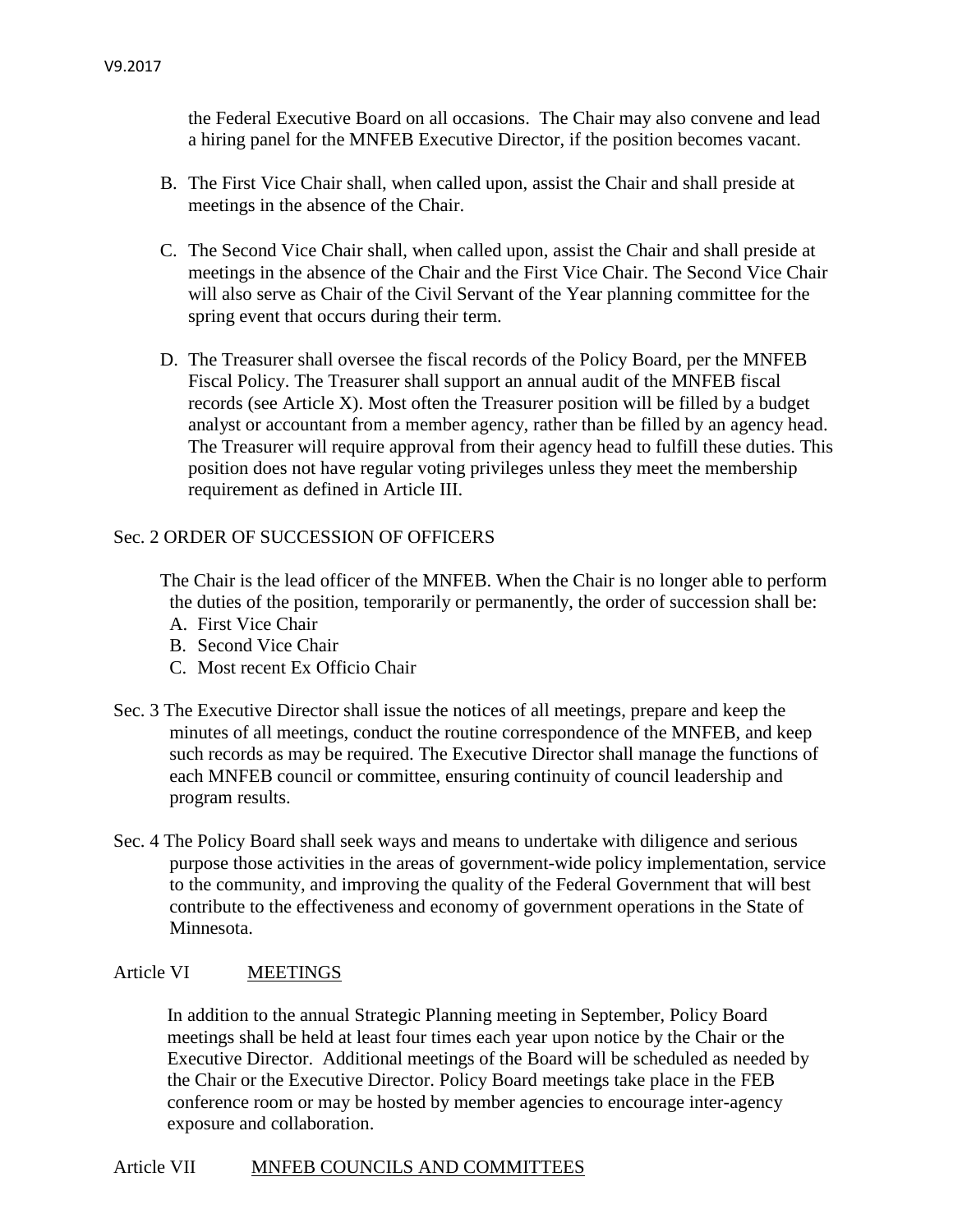# Sec. 1 AUTHORITY

The MNFEB may authorize councils, committees, short-term task forces and programs to meet the needs of MNFEB member agencies. Current activities may be updated in Appendix B. Councils, committees and task forces of the MNFEB shall act in accordance with the leadership requirements of the MNFEB, and all programs of the MNFEB function with approval and favor of the Policy Board members.

Sec. 2 MNFEB councils and committees must report activity at least once a year at the annual Policy Board Strategic Planning meeting, or more often upon request from the Policy Board. At the discretion of the Executive Director, councils may brief activity periodically throughout the year. Councils may create bylaws to guide their leadership structure and activity, and any bylaws must be approved by the Policy Board.

# Article VIII ANNUAL WORK PLAN

In preparation for each fiscal year, the Executive Director, in consultation with the Policy Board, shall prepare and submit to the Representative of the Director, Office of Personnel Management, a work plan setting forth the objectives of the MNFEB for the ensuing year. The work plan also shall outline MNFEB activities and projects for government-wide policy implementation, for service to the community, and for improvement in the quality of the Federal Government that will fulfill the stated objectives.

# Article IX REPORTS

At the end of each fiscal year, the Executive Director shall prepare and submit to the Policy Board and to OPM, a report of the accomplishments and progress during the last year in relation to the annual work plan.

## Article X AUDIT

The Chair shall commission an audit composed of at least one Federal employee knowledgeable in accounting procedures to audit the Treasurer's records of receipts and disbursements. This audit shall be conducted at least once every two years, or prior to a Treasurer transition. A report of the audit shall be transmitted to the Chair and members of the Policy Board and made part of the permanent records of the MNFEB.

# Article XI EFFECTIVE DATE OF CONSTITUTION AND BYLAWS

This Constitution and Bylaws, as amended, shall become effective upon adoption by a majority of the members present and voting.

## Article XII AMENDMENTS TO THE CONSTITUTION

Amendments to the Constitution and Bylaws may be adopted at any Policy Board meeting provided that a written notice of the proposed change has been given to the Appendix A membership in advance of the meeting. A quorum shall consist of at least a majority of the voting Policy Board officers and a minimum of 10 additional member agencies.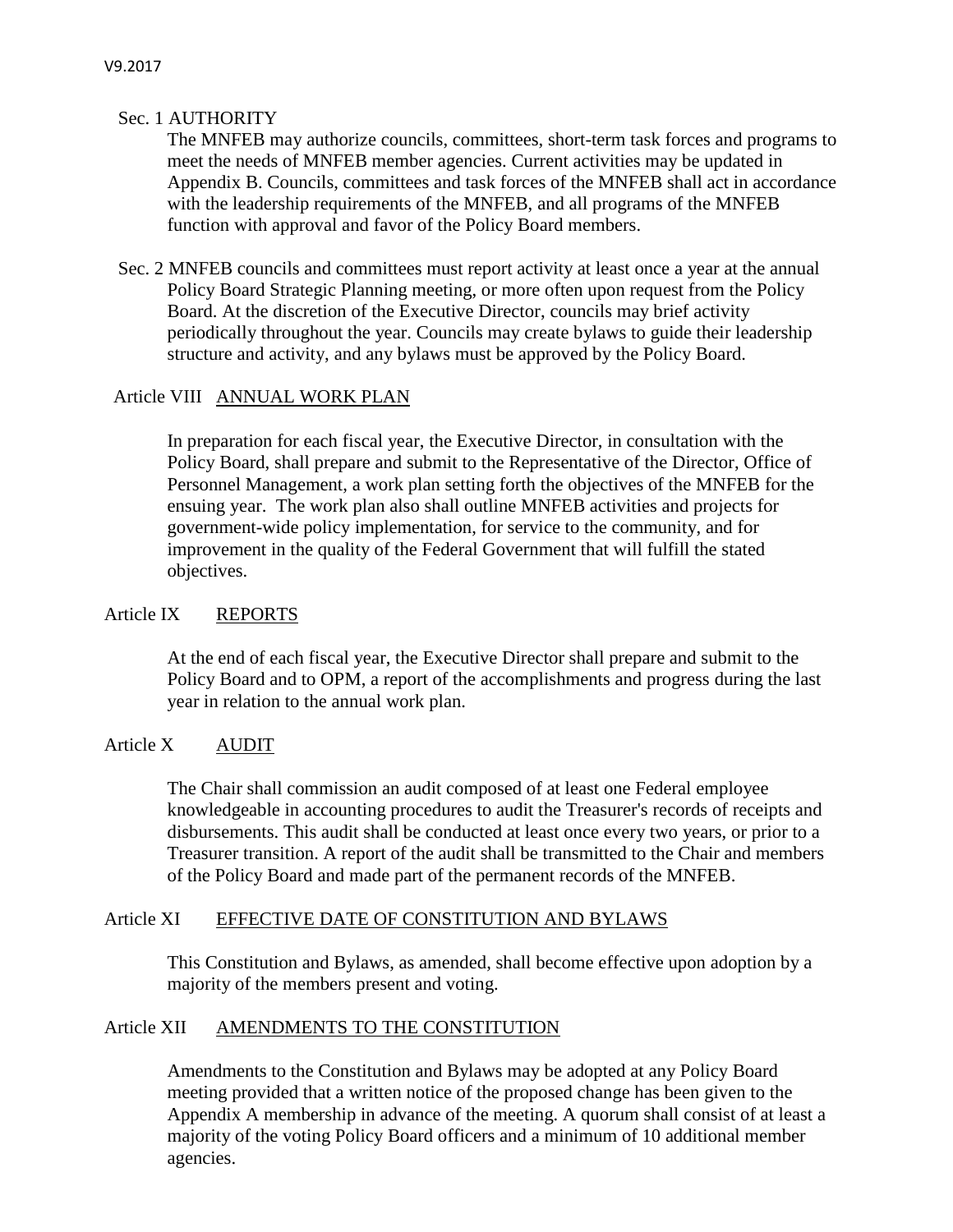| ADOPTED: | August 24, 1966                                                                           |                                                                                                                                                                                                 |
|----------|-------------------------------------------------------------------------------------------|-------------------------------------------------------------------------------------------------------------------------------------------------------------------------------------------------|
|          | AMENDED: October 25, 1967<br>February 28, 1968<br>September 25, 1968<br>February 25, 1970 | (Article IV, Sec. 3)<br>(Article IV, Sec. 4)<br>(Article IV, Sec. 1)<br>(Article XI, Sec. 1, $2 \& 3$ )<br>(Article IV, Sec. $1 \& 2$ )<br>(Article V, Sec. 4)<br>(Article VII, Sec. $1 \& 2$ ) |
|          | September 23, 1970                                                                        | (Article VIII)<br>(Article IV, Sec. 1)<br>(Article III, Sec. 2)                                                                                                                                 |
|          | September 22, 1971                                                                        | (Article IV, Sec. 1)                                                                                                                                                                            |
|          | September 17, 1971                                                                        | (Article IV, Sec. 4)                                                                                                                                                                            |
|          | September 13, 1972                                                                        | (Article II, Sec. 3)                                                                                                                                                                            |
|          |                                                                                           | (Article IV, See. $1 \& 2$ )                                                                                                                                                                    |
|          |                                                                                           | (Article V, Sec. $2 \& 3$ )                                                                                                                                                                     |
|          |                                                                                           | (Article VII & Article III)                                                                                                                                                                     |
|          | May 17, 1973                                                                              | (Article I)                                                                                                                                                                                     |
|          | April 23, 1975                                                                            | (Article IV, Sec. 2, $3 \& 4$ )                                                                                                                                                                 |
|          | April 23, 1980                                                                            | (Article II, Sec. 3)                                                                                                                                                                            |
|          |                                                                                           | (Article III, Sec. 1)                                                                                                                                                                           |
|          |                                                                                           | (Article IV, Sec. $2 \& 4$ )                                                                                                                                                                    |
|          |                                                                                           | (Article V, Sec. 2)                                                                                                                                                                             |
|          |                                                                                           | (Article VII)                                                                                                                                                                                   |
|          |                                                                                           | (Article VIII)                                                                                                                                                                                  |
|          |                                                                                           | (Article IX)                                                                                                                                                                                    |
|          | August 12, 1992                                                                           | (Article IV, See. 1)                                                                                                                                                                            |
|          | January 1998                                                                              | (Article III, Sec. $1 \& 2$ )                                                                                                                                                                   |
|          |                                                                                           | (Article IV, Sec. 1, $2 \& 3$ )                                                                                                                                                                 |
|          |                                                                                           | (Article V, Sec. 1, 2, 3, 4 $\&$ 5)                                                                                                                                                             |
|          |                                                                                           | (Article VII)                                                                                                                                                                                   |
|          |                                                                                           | (Article IX)                                                                                                                                                                                    |
|          |                                                                                           | (Article XI)                                                                                                                                                                                    |
|          | May 1998                                                                                  | (Article I, Article III)                                                                                                                                                                        |
|          |                                                                                           | (Article V, Sec. 4)                                                                                                                                                                             |
|          | <b>June 1998</b>                                                                          | (Article XI)                                                                                                                                                                                    |
|          | June 2000                                                                                 | (Article II, Sec. 2)                                                                                                                                                                            |
|          |                                                                                           | (Article IV, Sec. 1)                                                                                                                                                                            |
|          |                                                                                           | (Article V, Sec. 4)                                                                                                                                                                             |
|          | September XX, 2017                                                                        | (Article I)                                                                                                                                                                                     |
|          |                                                                                           | (Article II)                                                                                                                                                                                    |
|          |                                                                                           | (Article III)                                                                                                                                                                                   |
|          |                                                                                           | (Article IV)                                                                                                                                                                                    |
|          |                                                                                           | (Article V)                                                                                                                                                                                     |
|          |                                                                                           | (Article VI)                                                                                                                                                                                    |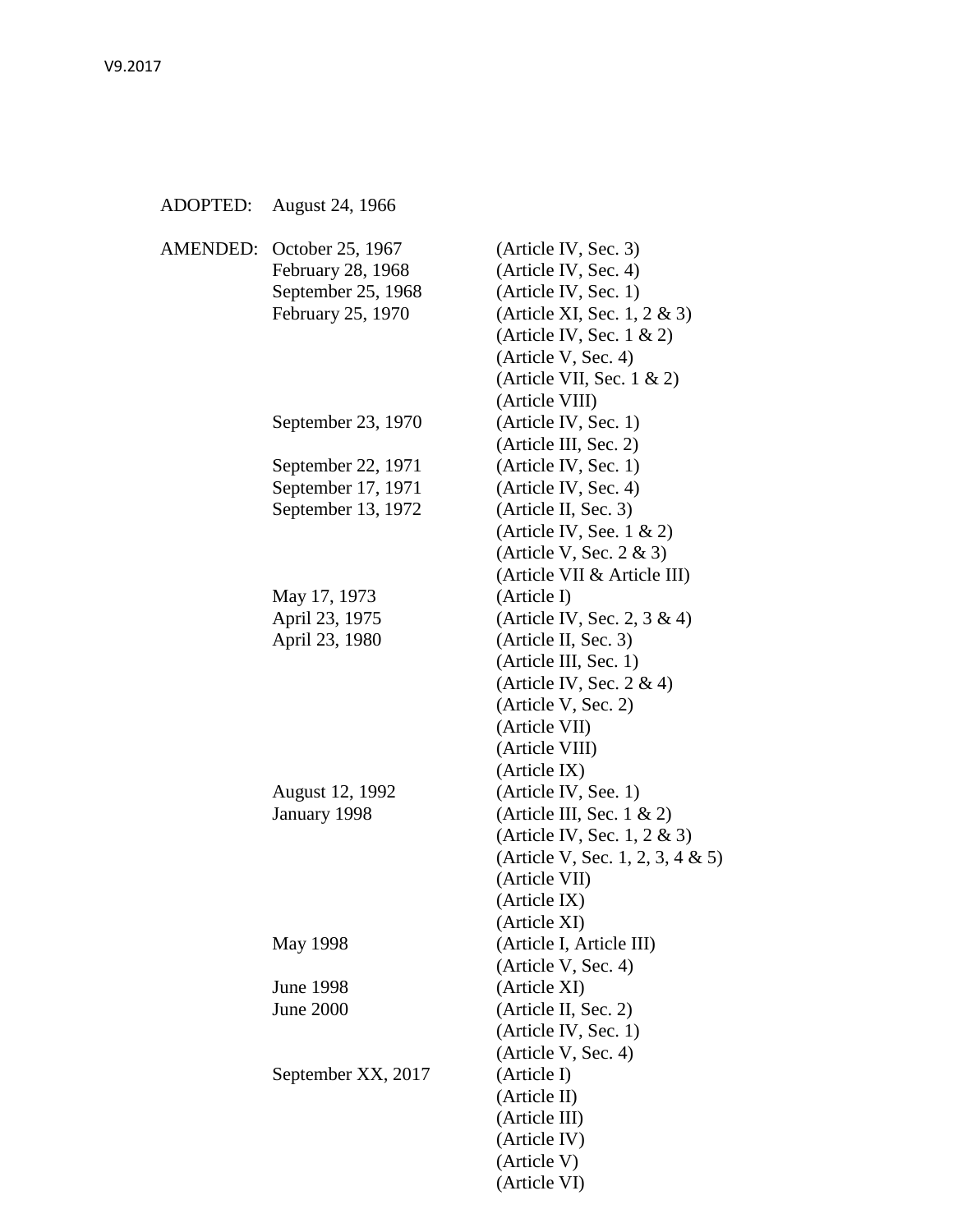(Article VII) (Article VIII) (Article IX) (Article X) (Article XI) (Article XII added)

#### APPENDIX A: Minnesota FEB Member Agencies

934th Airlift Wing ATF BOP Federal Medical Center Rochester BOP Federal Prison Camp Duluth BOP Sandstone Correctional Facility BOP Waseca Bureau of Labor Statistics CDC Coast Guard Marine Safety Detachment St. Paul Comptroller of the Currency - lg banks Comptroller of the Currency - sm banks Corporation for National and Community Service DCMA Twin Cities Defense Contract Audit Agency Department of Commerce International Trade Administration DHS CBP MHC DHS CBP Port DHS Citizenship and Immigration Services DHS Citizenship and Immigration Services - Office of Intake and Documentation DHS Citizenship and Immigration Services, EEO Office DHS Federal Protective Service DHS ICE Enforcement and Removal Operations DHS ICE Homeland Security Investigations DHS ICE Office of Chief Counsel DHS ICE Security Division DHS Secret Service DHS Transportation Security Administration DHS TSA FAMS DIA / US Pacific Command Joint Intelligence Operations Center Minneapolis DOD EP Liaison Officers DOI Bureau of Indian Affairs DOI Fish and Wildlife Service DOI National Park Service - Grand Portage Nat'l Monument DOI National Park Service - Mississippi Nat'l River and Recreation Area DOI National Park Service - Pipestone Nat'l Monument DOI National Park Service - St. Croix Nat'l Scenic Riverway DOI National Park Service - Voyageurs Nat'l Park DOI Office of Hearings and Appeals DOI U.S. Geological Survey DOL Occupational Safety and Health Administration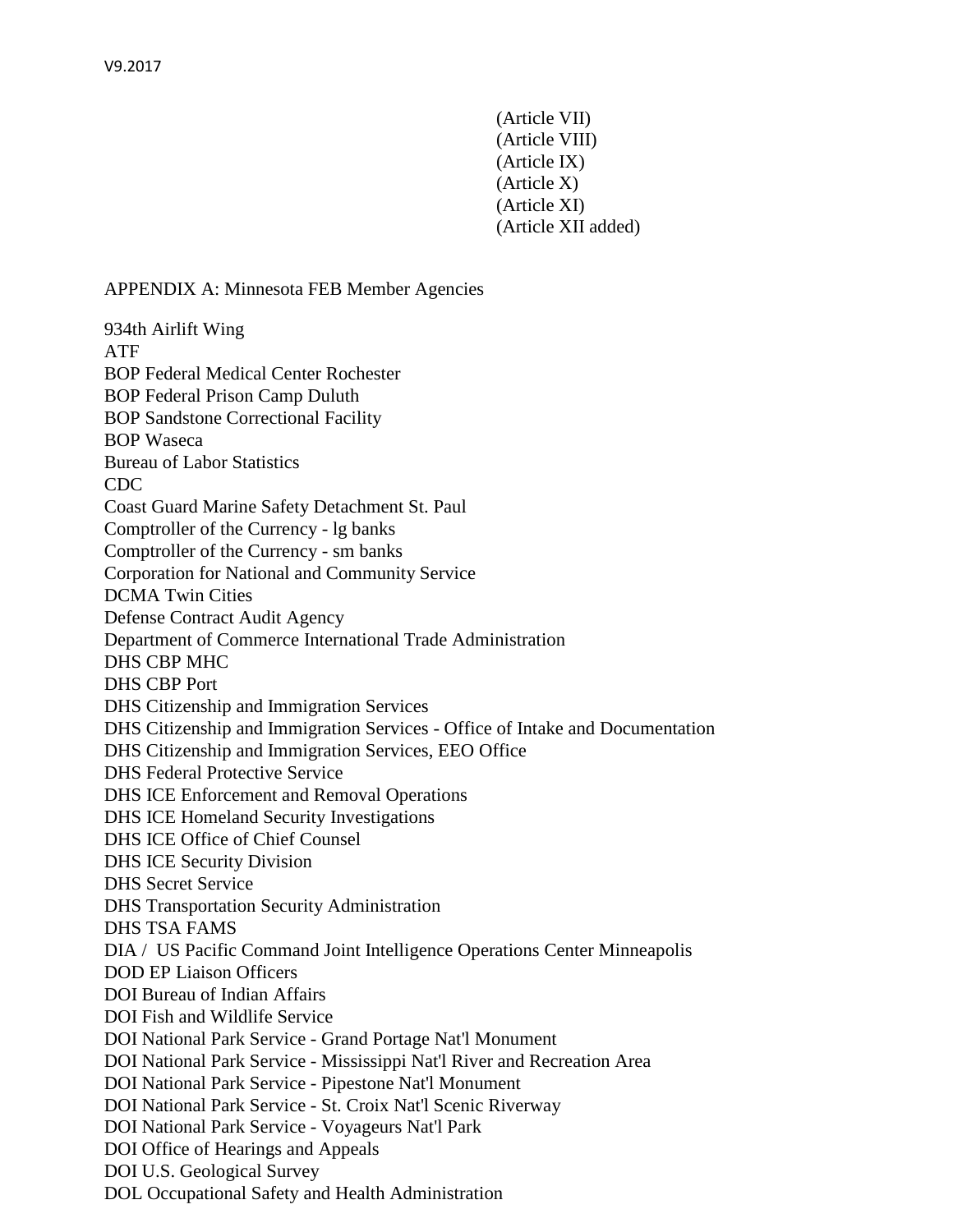V9.2017 DOL Office of Federal Contract Compliance Programs DOL Wage & Hour Division Drug Enforcement Administration EPA Mid-Continent Ecology Division FAA Air Traffic Organization - Terminal FAA Office of Airports Farm Credit Administration FBI FDA Federal Deposit Insurance Corporation Federal Highway Administration Federal Railroad Administration (FRA) Federal Reserve Bank of Minneapolis FMCS GSA Federal Acquisition Service GSA Public Buildings Service HHS Office of the IG Housing and Urban Development Indian Health Service

Indian Health Service/Billings Area Office IRS Marine Corps: Recruiting Station Twin Cities Marine Wing Support Squadron 471 Minneapolis Army Recruiting Battalion Minneapolis MEPS Minneapolis Passport Agency Minnesota National Guard (MNNG) National Labor Relations Board Navy Joint Reserve Intelligence Center (JRIC) Navy Recruiting District Minneapolis NOAA NWS OPM Human Resources Solutions, Federal Staffing Center, USA Staffing OPM National Background Investigations Bureau Peace Corps Small Business Administration Social Security Administration Bloomington Social Security Administration Minneapolis Social Security Administration St. Cloud Social Security Administration St. Paul U.S. Army Corps of Engineers United States Attorney's Office United States Postal Service University of MN Naval ROTC USDA APHIS USDA APHIS PPQ USDA Farm Service Agency (FSA) USDA Forest Service USDA FSIS USDA Natural Resources Conservation Service